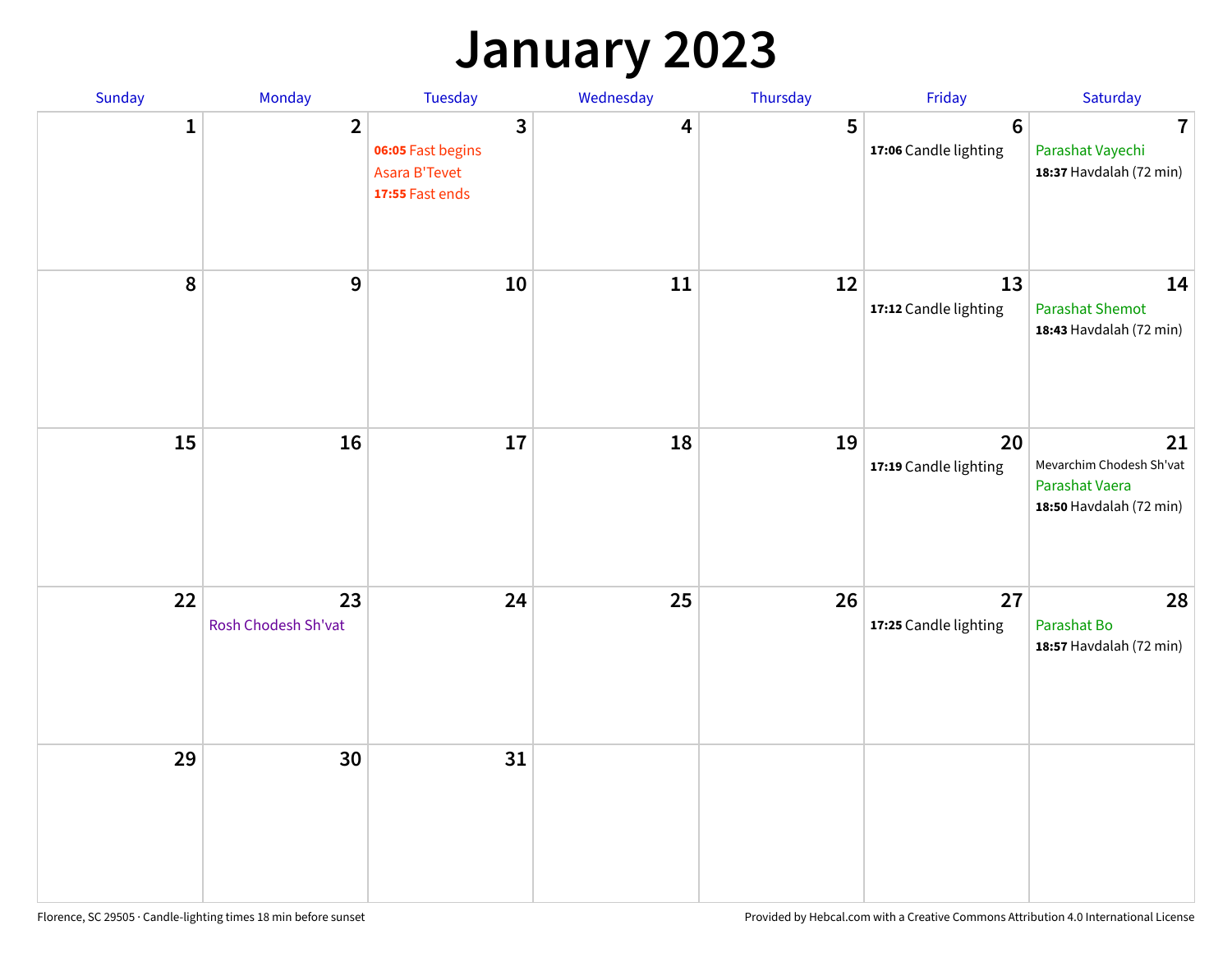# **February 2023**

| Sunday | Monday                       | Tuesday                 | Wednesday               | Thursday       | Friday                                  | Saturday                                                                                                 |
|--------|------------------------------|-------------------------|-------------------------|----------------|-----------------------------------------|----------------------------------------------------------------------------------------------------------|
|        |                              |                         | $\mathbf{1}$            | $\overline{2}$ | $\overline{3}$<br>17:32 Candle lighting | $\overline{\mathbf{4}}$<br><b>Shabbat Shirah</b><br>Parashat Beshalach<br>19:04 Havdalah (72 min)        |
| 5      | $6\phantom{1}$<br>Tu BiShvat | $\overline{7}$          | 8                       | 9              | 10<br>17:39 Candle lighting             | 11<br>Parashat Yitro<br>19:11 Havdalah (72 min)                                                          |
| 12     | 13                           | 14                      | 15                      | 16             | 17<br>17:46 Candle lighting             | 18<br><b>Shabbat Shekalim</b><br>Mevarchim Chodesh Adar<br>Parashat Mishpatim<br>19:17 Havdalah (72 min) |
| 19     | 20                           | 21<br>Rosh Chodesh Adar | 22<br>Rosh Chodesh Adar | 23             | 24<br>17:52 Candle lighting             | 25<br>Parashat Terumah<br>19:23 Havdalah (72 min)                                                        |
| 26     | 27                           | 28                      |                         |                |                                         |                                                                                                          |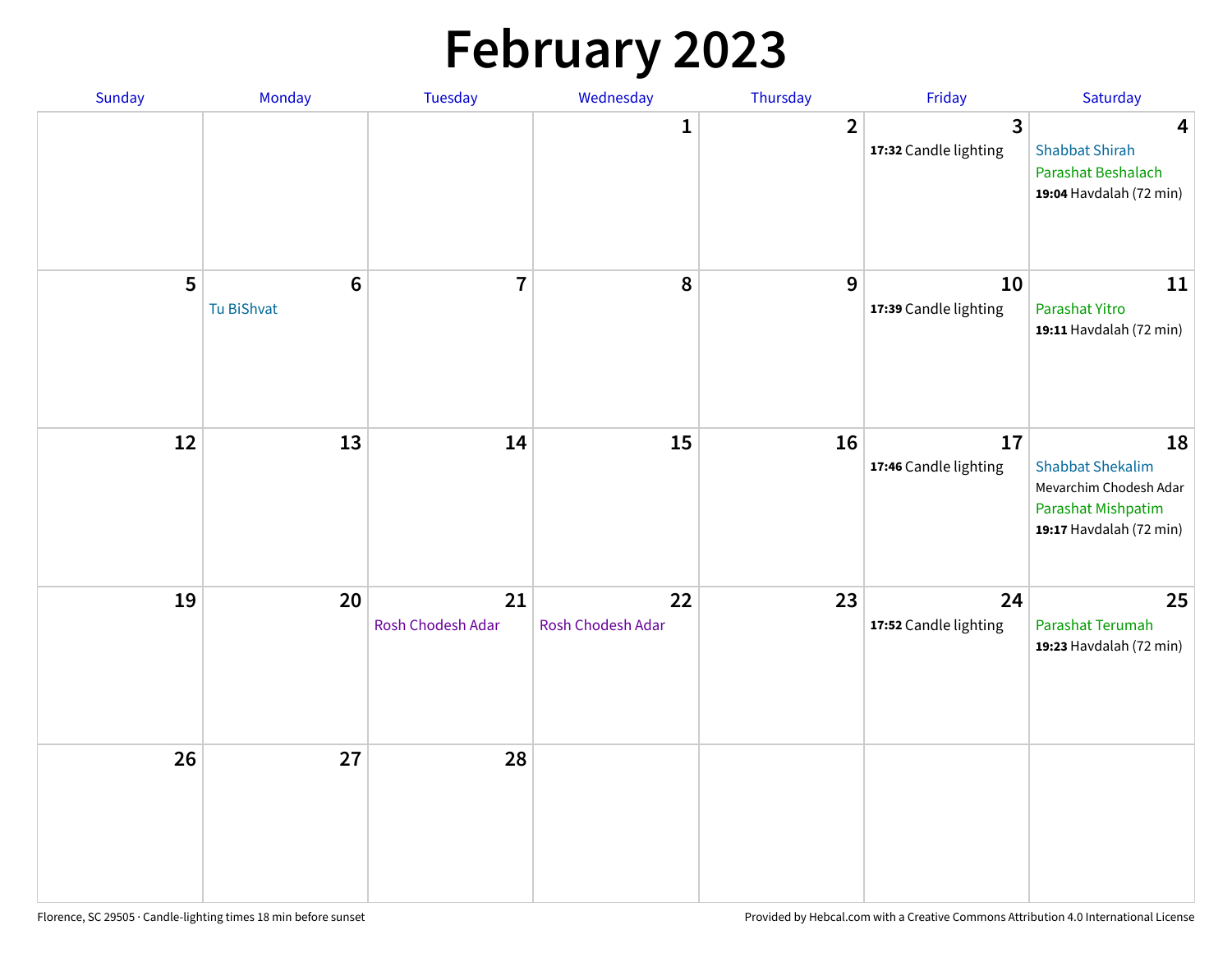## **March 2023**

| Sunday | Monday                                                                                                | Tuesday                 | Wednesday                 | Thursday                 | Friday                      | Saturday                                                                                                          |
|--------|-------------------------------------------------------------------------------------------------------|-------------------------|---------------------------|--------------------------|-----------------------------|-------------------------------------------------------------------------------------------------------------------|
|        |                                                                                                       |                         | 1                         | $\overline{2}$           | 3<br>17:58 Candle lighting  | $\overline{\mathbf{4}}$<br><b>Shabbat Zachor</b><br>Parashat Tetzaveh<br>19:29 Havdalah (72 min)                  |
| 5      | $6\phantom{1}6$<br>05:28 Fast begins<br><b>Ta'anit Esther</b><br>18:49 Fast ends<br><b>Erev Purim</b> | $\overline{7}$<br>Purim | 8<br><b>Shushan Purim</b> | 9                        | 10<br>18:04 Candle lighting | 11<br><b>Shabbat Parah</b><br>Parashat Ki Tisa<br>19:35 Havdalah (72 min)                                         |
| 12     | 13                                                                                                    | 14                      | 15                        | 16                       | 17<br>19:09 Candle lighting | 18<br><b>Shabbat HaChodesh</b><br>Mevarchim Chodesh Nisan<br>Parashat Vayakhel-Pekudei<br>20:41 Havdalah (72 min) |
| 19     | 20                                                                                                    | 21                      | 22                        | 23<br>Rosh Chodesh Nisan | 24<br>19:15 Candle lighting | 25<br>Parashat Vayikra<br>20:46 Havdalah (72 min)                                                                 |
| 26     | 27                                                                                                    | 28                      | 29                        | 30                       | 31<br>19:20 Candle lighting |                                                                                                                   |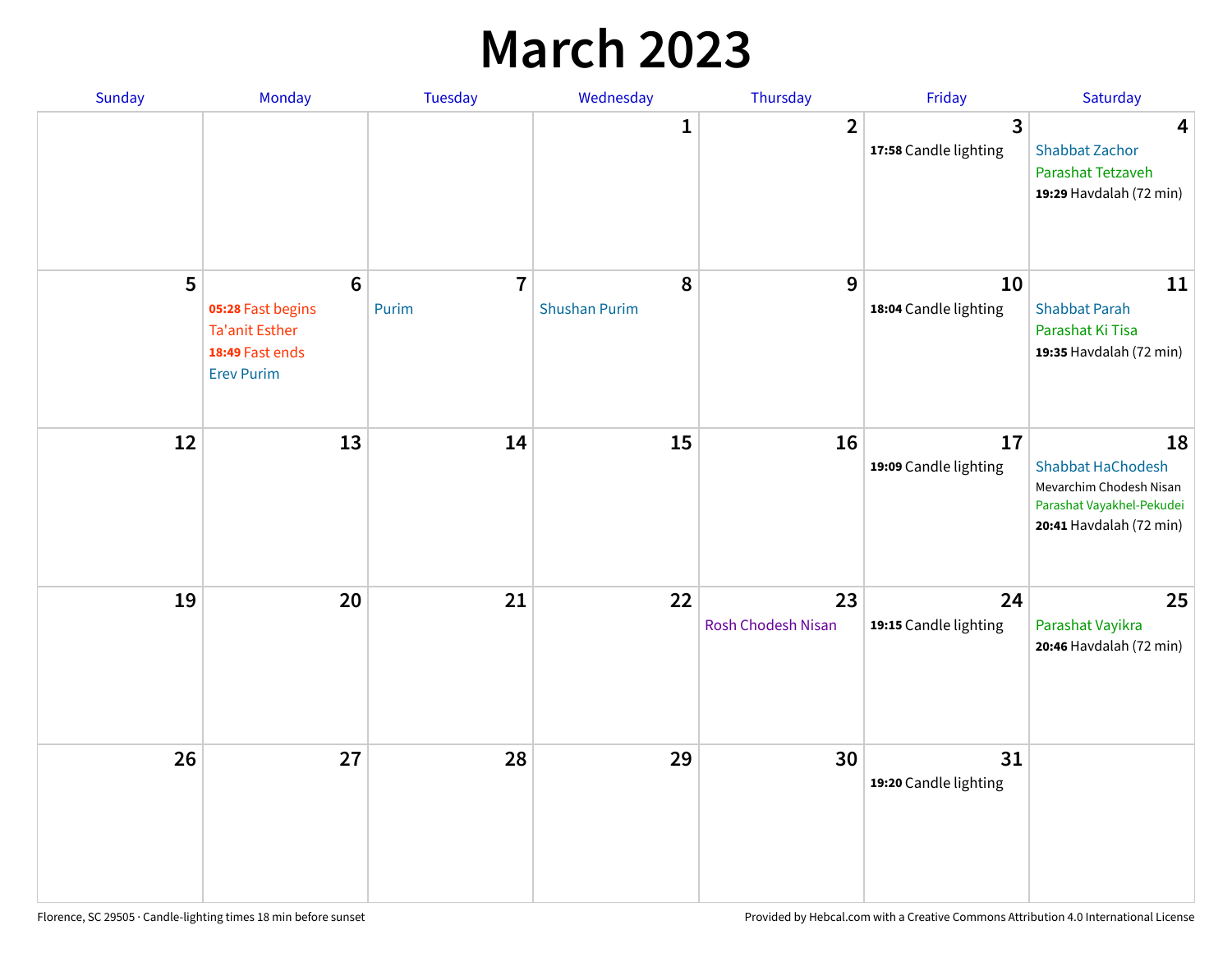# **April 2023**

| Sunday           | <b>Monday</b>   | <b>Tuesday</b>                            | Wednesday                                                                                   | Thursday                                      | Friday                                            | Saturday                                                                                       |
|------------------|-----------------|-------------------------------------------|---------------------------------------------------------------------------------------------|-----------------------------------------------|---------------------------------------------------|------------------------------------------------------------------------------------------------|
|                  |                 |                                           |                                                                                             |                                               |                                                   | 1<br><b>Shabbat HaGadol</b><br>Yom HaAliyah<br><b>Parashat Tzav</b><br>20:51 Havdalah (72 min) |
| $\overline{2}$   | 3               | 4                                         | 5                                                                                           | $6\phantom{1}6$                               | $\overline{7}$                                    | 8                                                                                              |
|                  |                 |                                           | 05:45 Fast begins<br><b>Ta'anit Bechorot</b><br><b>Erev Pesach</b><br>19:24 Candle lighting | <b>Pesach I</b><br>20:55 Candle lighting      | <b>Pesach II</b><br>19:26 Candle lighting         | Pesach III (CH"M)<br>20:57 Havdalah (72 min)                                                   |
| 9                | 10              | 11                                        | 12                                                                                          | 13                                            | 14                                                | 15                                                                                             |
| Pesach IV (CH"M) | Pesach V (CH"M) | Pesach VI (CH"M)<br>19:29 Candle lighting | <b>Pesach VII</b><br>21:00 Candle lighting                                                  | <b>Pesach VIII</b><br>21:01 Havdalah (72 min) | 19:31 Candle lighting                             | Mevarchim Chodesh Iyyar<br>Parashat Shmini<br>21:02 Havdalah (72 min)                          |
| 16               | 17              | 18<br>Yom HaShoah                         | 19                                                                                          | 20                                            | 21<br>Rosh Chodesh Iyyar<br>19:36 Candle lighting | 22<br>Rosh Chodesh Iyyar<br>Parashat Tazria-Metzora<br>21:08 Havdalah (72 min)                 |
| 23               | 24              | 25<br>Yom HaZikaron                       | 26<br>Yom HaAtzma'ut                                                                        | 27                                            | 28<br>19:42 Candle lighting                       | 29<br>Parashat Achrei Mot-Kedoshim<br>21:13 Havdalah (72 min)                                  |
| 30               |                 |                                           |                                                                                             |                                               |                                                   |                                                                                                |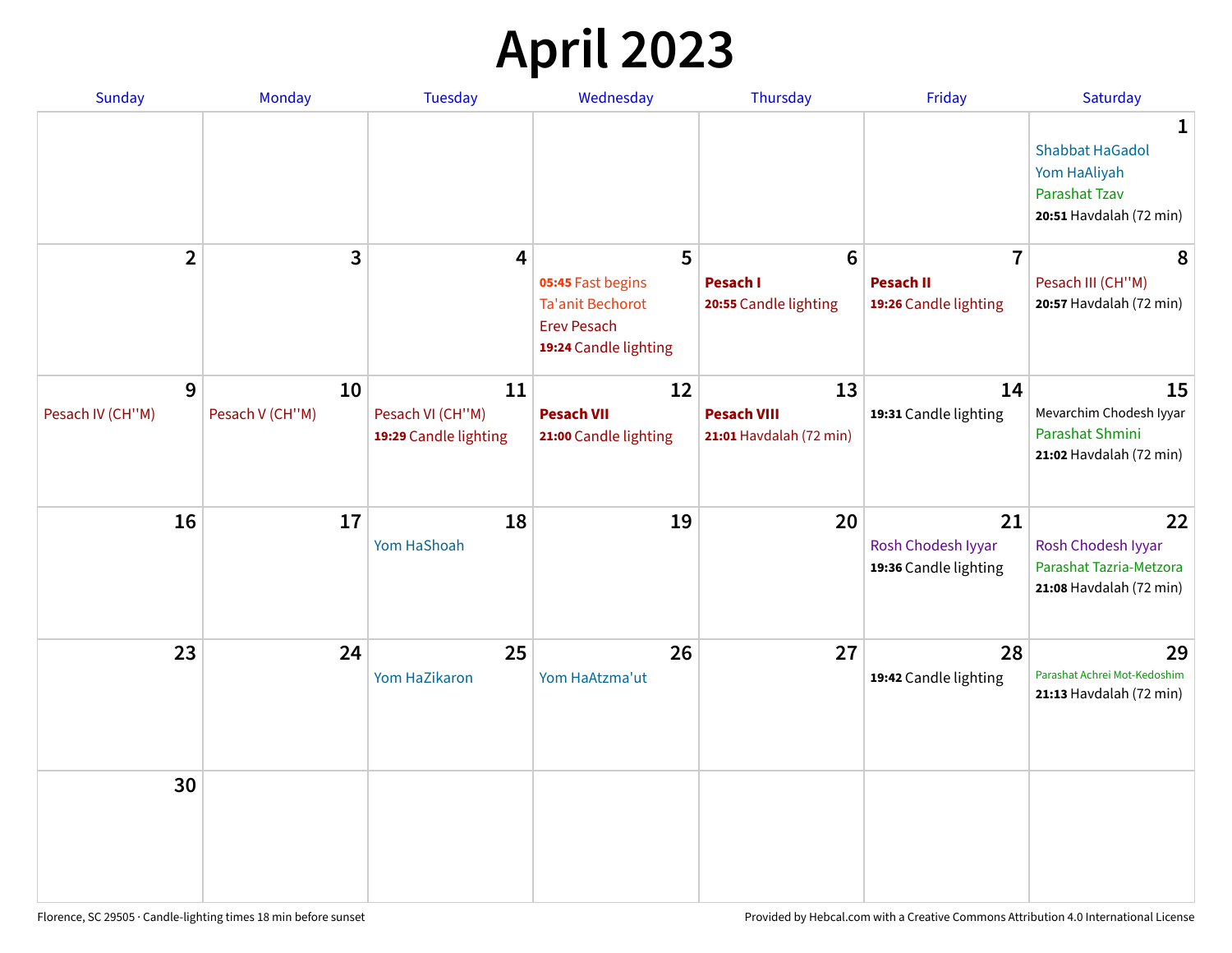#### **May 2023**

| Sunday                   | Monday      | Tuesday         | Wednesday | Thursday                                           | Friday                                          | Saturday                                                                      |
|--------------------------|-------------|-----------------|-----------|----------------------------------------------------|-------------------------------------------------|-------------------------------------------------------------------------------|
|                          | $\mathbf 1$ | $\mathbf{2}$    | 3         | $\overline{\mathbf{4}}$                            | 5<br>Pesach Sheni<br>19:47 Candle lighting      | $6\phantom{1}6$<br><b>Parashat Emor</b><br>21:19 Havdalah (72 min)            |
| $\overline{7}$           | 8           | 9<br>Lag BaOmer | 10        | 11                                                 | 12<br>19:53 Candle lighting                     | 13<br>Parashat Behar-Bechukotai<br>21:24 Havdalah (72 min)                    |
| 14                       | 15          | 16              | 17        | 18                                                 | 19<br>Yom Yerushalayim<br>19:58 Candle lighting | 20<br>Mevarchim Chodesh Sivan<br>Parashat Bamidbar<br>21:29 Havdalah (72 min) |
| 21<br>Rosh Chodesh Sivan | 22          | 23              | 24        | 25<br><b>Erev Shavuot</b><br>20:02 Candle lighting | 26<br><b>Shavuot I</b><br>20:03 Candle lighting | 27<br><b>Shavuot II</b><br>21:34 Havdalah (72 min)                            |
| 28                       | 29          | 30              | 31        |                                                    |                                                 |                                                                               |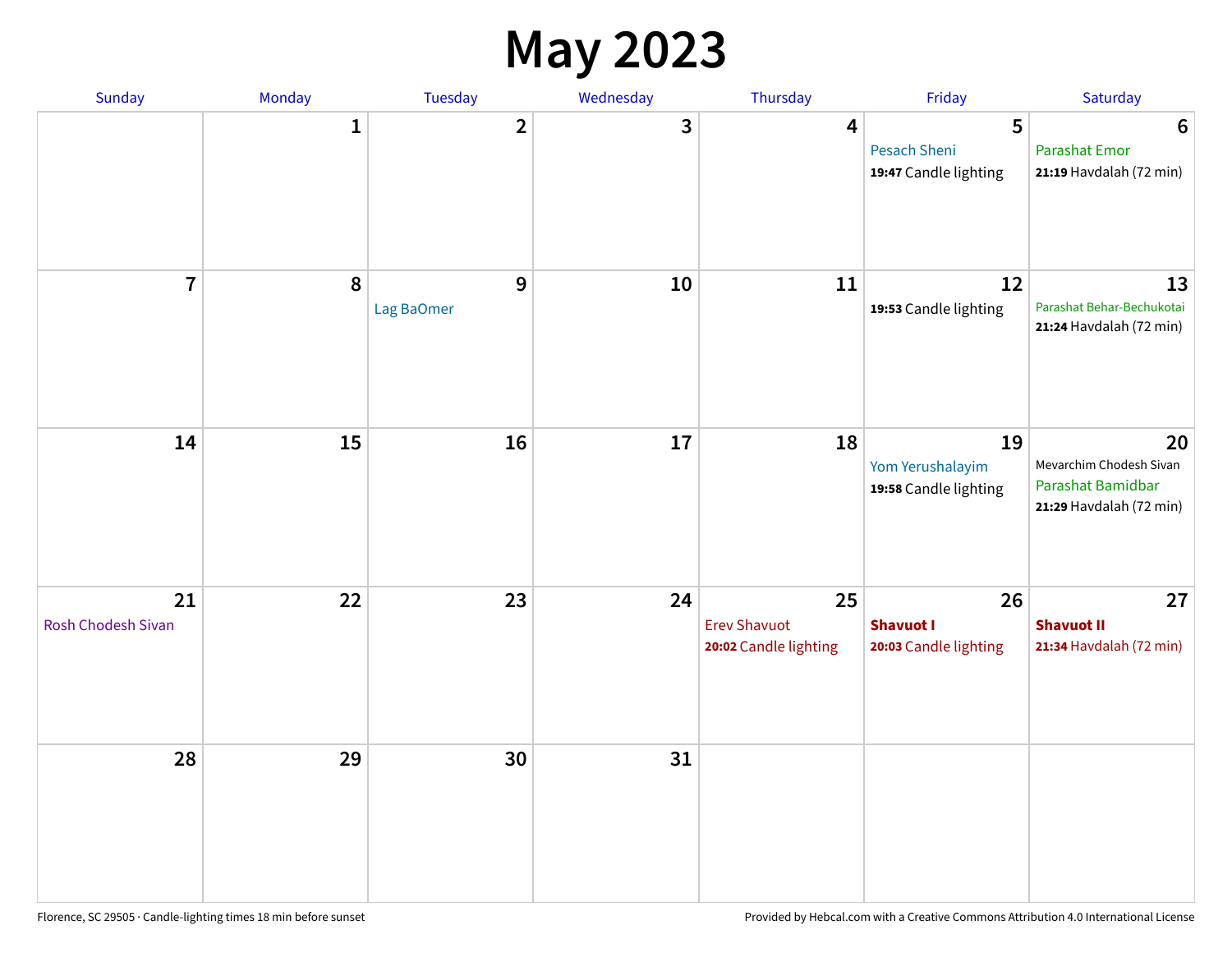#### **June 2023**

| Sunday                  | Monday                   | Tuesday                         | Wednesday      | Thursday | Friday                                  | Saturday                                                                     |
|-------------------------|--------------------------|---------------------------------|----------------|----------|-----------------------------------------|------------------------------------------------------------------------------|
|                         |                          |                                 |                | 1        | $\overline{2}$<br>20:07 Candle lighting | 3<br><b>Parashat Nasso</b><br>21:38 Havdalah (72 min)                        |
| $\overline{\mathbf{4}}$ | 5                        | $6\phantom{1}6$                 | $\overline{7}$ | 8        | 9<br>20:11 Candle lighting              | 10<br>Parashat Beha'alotcha<br>21:42 Havdalah (72 min)                       |
| ${\bf 11}$              | 12                       | 13                              | 14             | 15       | 16<br>20:14 Candle lighting             | 17<br>Mevarchim Chodesh Tamuz<br>Parashat Sh'lach<br>21:45 Havdalah (72 min) |
| 18                      | 19<br>Rosh Chodesh Tamuz | 20<br><b>Rosh Chodesh Tamuz</b> | 21             | 22       | 23<br>20:15 Candle lighting             | 24<br>Parashat Korach<br>21:46 Havdalah (72 min)                             |
| 25                      | 26                       | 27                              | 28             | 29       | 30<br>20:16 Candle lighting             |                                                                              |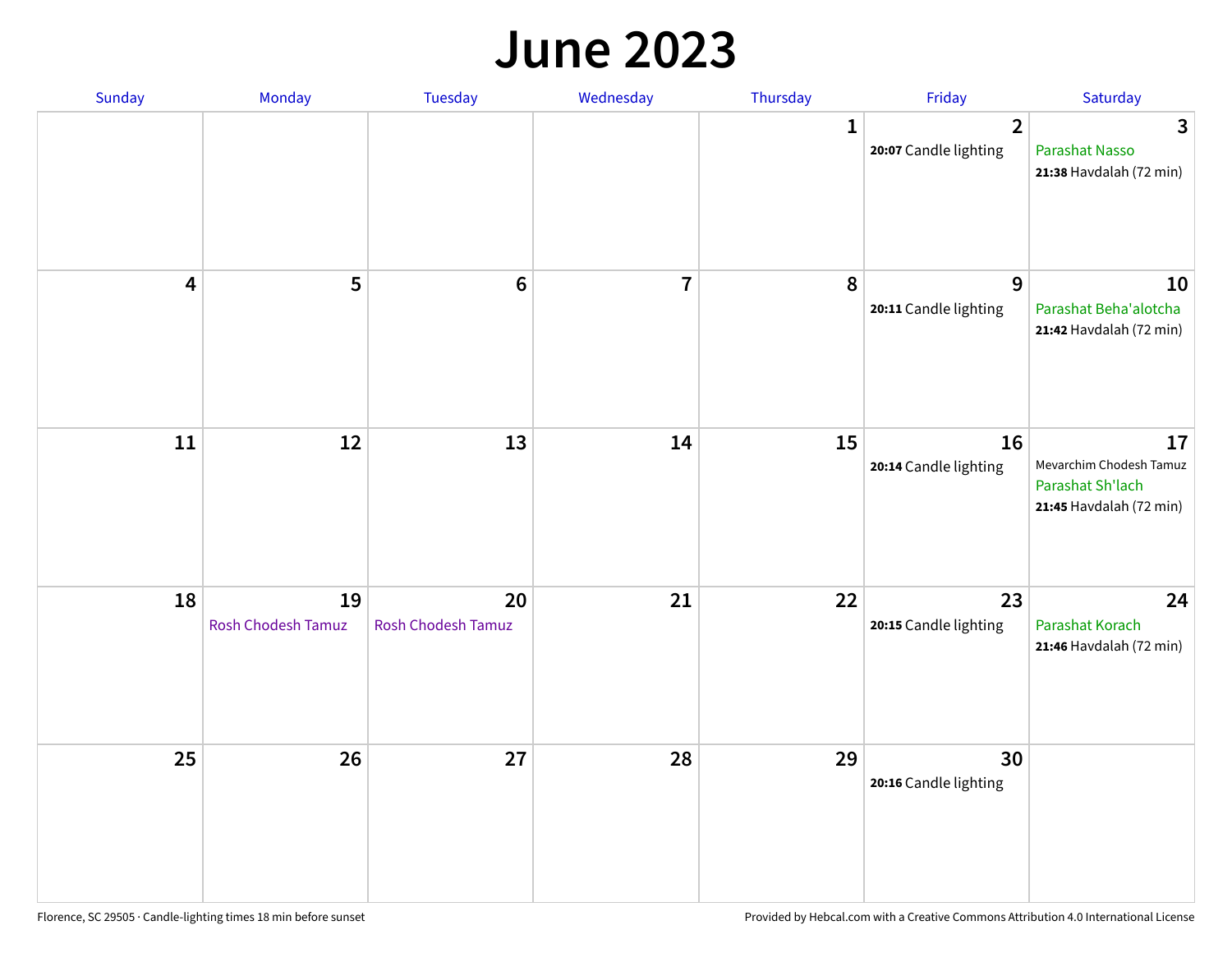# **July 2023**

| Sunday         | Monday | <b>Tuesday</b> | Wednesday                                   | Thursday                                                                      | Friday                                  | Saturday                                                                          |
|----------------|--------|----------------|---------------------------------------------|-------------------------------------------------------------------------------|-----------------------------------------|-----------------------------------------------------------------------------------|
|                |        |                |                                             |                                                                               |                                         | 1<br>Parashat Chukat-Balak<br>21:46 Havdalah (72 min)                             |
| $\overline{2}$ | 3      | 4              | 5                                           | $6\phantom{1}6$<br>04:42 Fast begins<br><b>Tzom Tammuz</b><br>21:09 Fast ends | $\overline{7}$<br>20:15 Candle lighting | 8<br><b>Parashat Pinchas</b><br>21:45 Havdalah (72 min)                           |
| 9              | 10     | 11             | 12                                          | 13                                                                            | 14<br>20:13 Candle lighting             | 15<br>Mevarchim Chodesh Av<br>Parashat Matot-Masei<br>21:43 Havdalah (72 min)     |
| 16             | 17     | 18             | 19<br><b>Rosh Chodesh Av</b>                | 20                                                                            | 21<br>20:09 Candle lighting             | 22<br><b>Shabbat Chazon</b><br><b>Parashat Devarim</b><br>21:39 Havdalah (72 min) |
| 23             | 24     | 25             | 26<br>20:25 Fast begins<br>Erev Tish'a B'Av | 27<br>Tish'a B'Av<br>20:58 Fast ends                                          | 28<br>20:05 Candle lighting             | 29<br><b>Shabbat Nachamu</b><br>Parashat Vaetchanan<br>21:34 Havdalah (72 min)    |
| 30             | 31     |                |                                             |                                                                               |                                         |                                                                                   |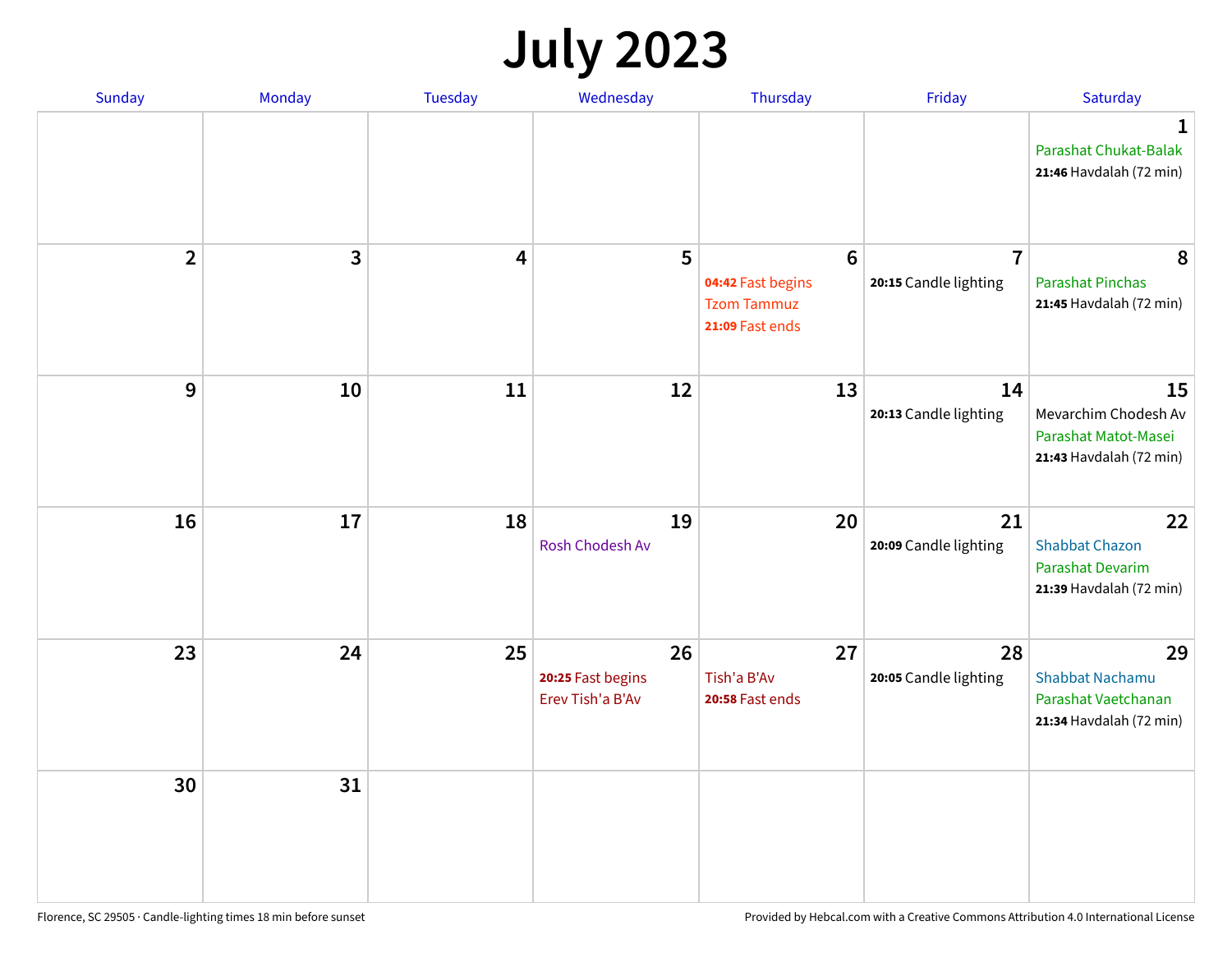# **August 2023**

| Sunday | Monday         | Tuesday      | Wednesday                 | Thursday                | Friday                                                                     | Saturday                                                                  |
|--------|----------------|--------------|---------------------------|-------------------------|----------------------------------------------------------------------------|---------------------------------------------------------------------------|
|        |                | $\mathbf{1}$ | $\overline{2}$<br>Tu B'Av | $\mathbf{3}$            | $\overline{\mathbf{4}}$<br>19:59 Candle lighting                           | 5<br><b>Parashat Eikev</b><br>21:28 Havdalah (72 min)                     |
| $6\,$  | $\overline{7}$ | 8            | 9                         | 10                      | 11<br>19:52 Candle lighting                                                | 12<br>Mevarchim Chodesh Elul<br>Parashat Re'eh<br>21:21 Havdalah (72 min) |
| 13     | 14             | 15           | 16                        | 17<br>Rosh Chodesh Elul | 18<br>Rosh Hashana LaBehemot<br>Rosh Chodesh Elul<br>19:44 Candle lighting | 19<br><b>Parashat Shoftim</b><br>21:13 Havdalah (72 min)                  |
| 20     | 21             | 22           | 23                        | 24                      | 25<br>19:36 Candle lighting                                                | 26<br>Parashat Ki Teitzei<br>21:05 Havdalah (72 min)                      |
| 27     | 28             | 29           | 30                        | 31                      |                                                                            |                                                                           |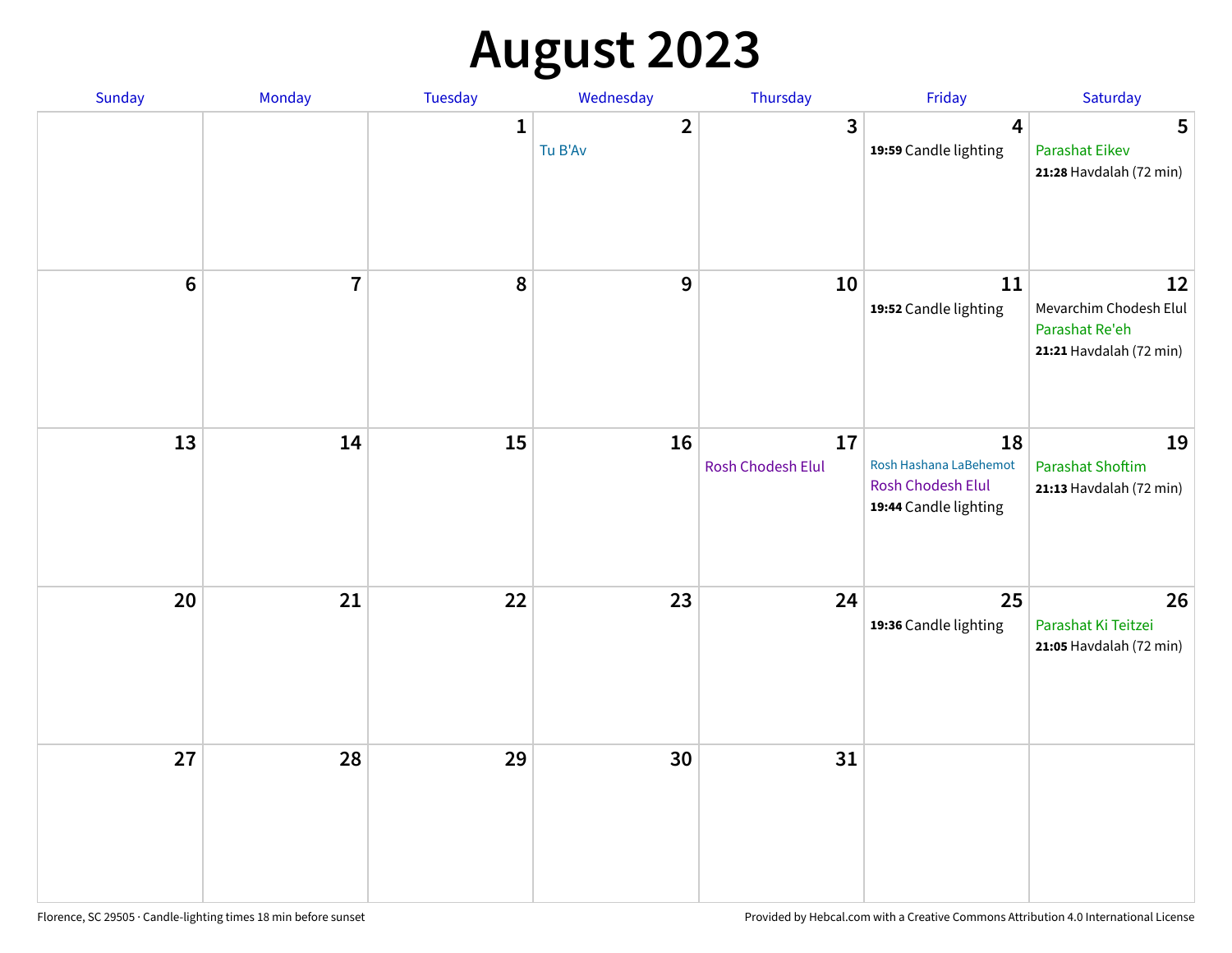# **September 2023**

| Sunday                                                  | Monday                                                             | <b>Tuesday</b> | Wednesday       | Thursday       | Friday                                            | Saturday                                                                     |
|---------------------------------------------------------|--------------------------------------------------------------------|----------------|-----------------|----------------|---------------------------------------------------|------------------------------------------------------------------------------|
|                                                         |                                                                    |                |                 |                | 1<br>19:26 Candle lighting                        | $\overline{2}$<br>Parashat Ki Tavo<br>20:56 Havdalah (72 min)                |
| 3                                                       | $\overline{\mathbf{4}}$                                            | 5              | $6\phantom{1}6$ | $\overline{7}$ | 8<br>19:17 Candle lighting                        | 9<br>Leil Selichot<br>Parashat Nitzavim-Vayeilech<br>20:46 Havdalah (72 min) |
| 10                                                      | 11                                                                 | 12             | 13              | 14             | 15<br>Erev Rosh Hashana<br>19:07 Candle lighting  | 16<br>Rosh Hashana 5784<br>20:36 Candle lighting                             |
| 17<br><b>Rosh Hashana II</b><br>20:35 Havdalah (72 min) | 18<br>05:49 Fast begins<br><b>Tzom Gedaliah</b><br>19:52 Fast ends | 19             | 20              | 21             | 22<br>18:57 Candle lighting                       | 23<br><b>Shabbat Shuva</b><br>Parashat Ha'Azinu<br>20:26 Havdalah (72 min)   |
| 24<br><b>Erev Yom Kippur</b><br>18:54 Candle lighting   | 25<br><b>Yom Kippur</b><br>20:24 Havdalah (72 min)                 | 26             | 27              | 28             | 29<br><b>Erev Sukkot</b><br>18:48 Candle lighting | 30<br><b>Sukkot I</b><br>20:17 Candle lighting                               |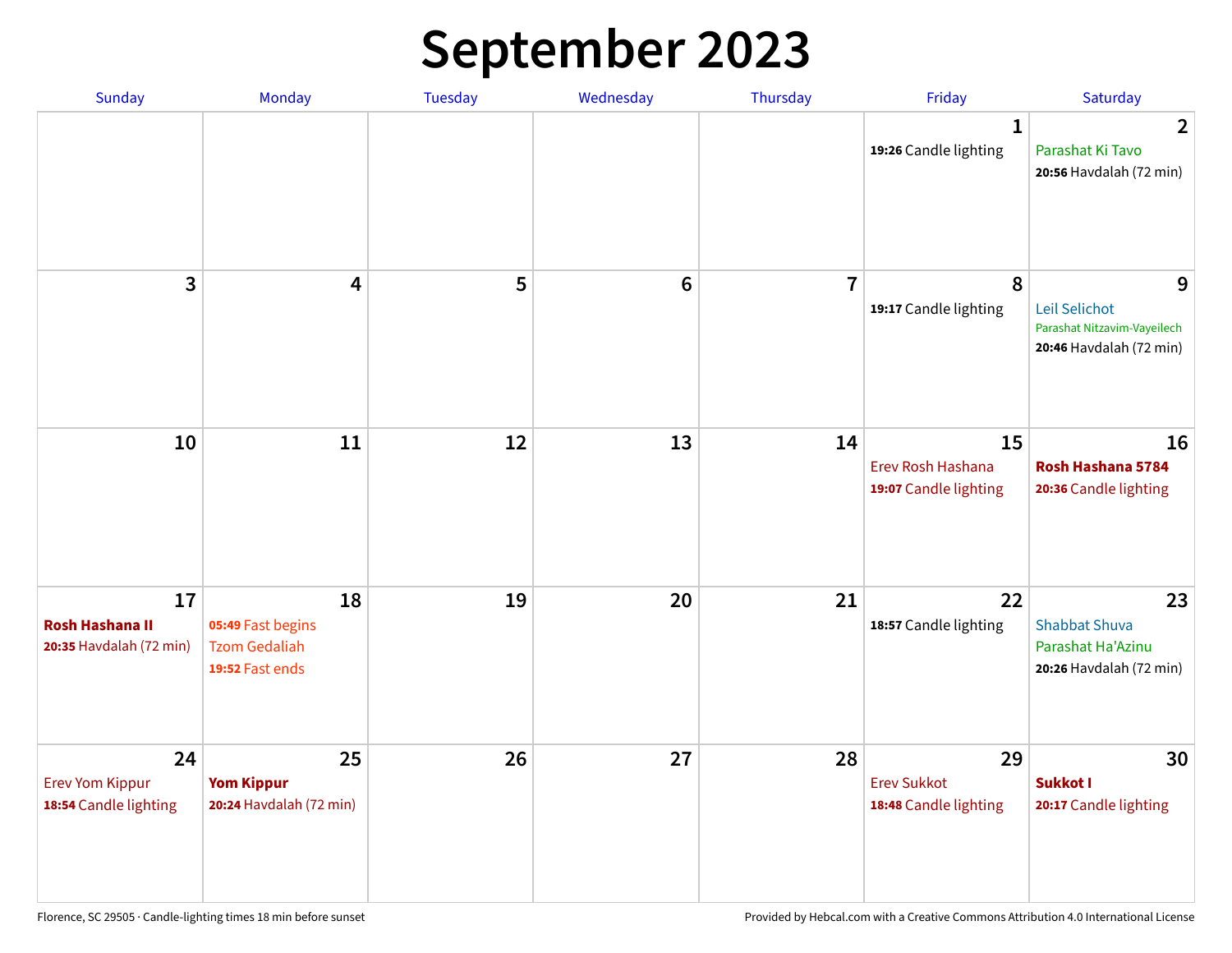## **October 2023**

| Sunday                                               | <b>Monday</b>                       | <b>Tuesday</b>        | Wednesday            | Thursday              | Friday                                                                | Saturday                                                                                |
|------------------------------------------------------|-------------------------------------|-----------------------|----------------------|-----------------------|-----------------------------------------------------------------------|-----------------------------------------------------------------------------------------|
| 1<br><b>Sukkot II</b><br>20:15 Havdalah (72 min)     | $\overline{2}$<br>Sukkot III (CH"M) | 3<br>Sukkot IV (CH"M) | 4<br>Sukkot V (CH"M) | 5<br>Sukkot VI (CH"M) | $6\phantom{1}6$<br>Sukkot VII (Hoshana Raba)<br>18:38 Candle lighting | 7<br><b>Shmini Atzeret</b><br>20:07 Candle lighting                                     |
| 8<br><b>Simchat Torah</b><br>20:06 Havdalah (72 min) | 9                                   | 10                    | 11                   | 12                    | 13<br>18:29 Candle lighting                                           | 14<br>Mevarchim Chodesh Cheshvan<br><b>Parashat Bereshit</b><br>19:58 Havdalah (72 min) |
| 15<br>Rosh Chodesh Cheshvan                          | 16<br>Rosh Chodesh Cheshvan         | 17                    | 18                   | 19                    | 20<br>18:20 Candle lighting                                           | 21<br><b>Parashat Noach</b><br>19:50 Havdalah (72 min)                                  |
| 22<br>Yom HaAliyah School Observance                 | 23                                  | 24                    | 25                   | 26                    | 27<br>18:12 Candle lighting                                           | 28<br>Parashat Lech-Lecha<br>19:42 Havdalah (72 min)                                    |
| 29                                                   | 30                                  | 31                    |                      |                       |                                                                       |                                                                                         |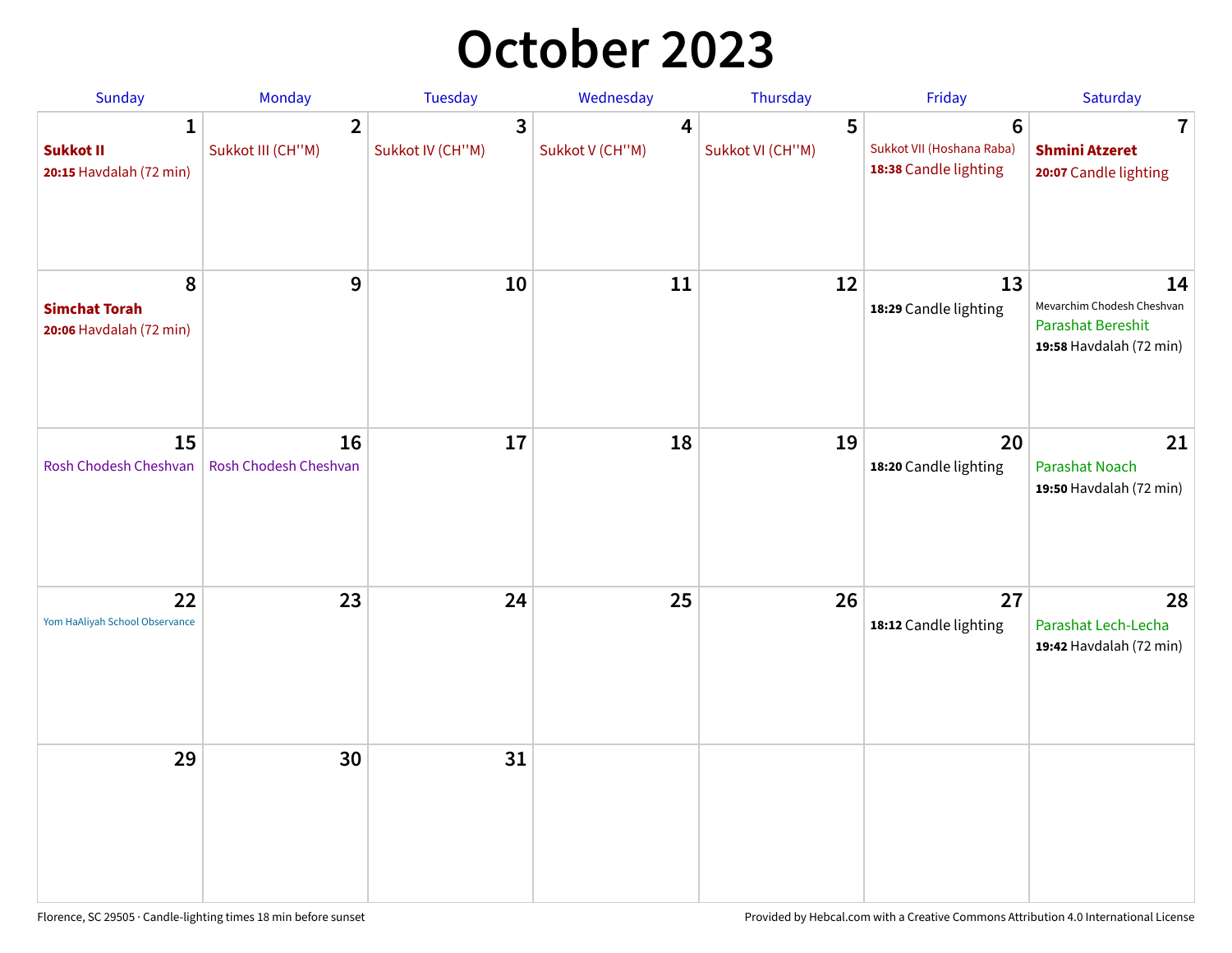#### **November 2023**

| Sunday | Monday          | Tuesday                   | Wednesday | Thursday       | Friday                      | Saturday                                                                          |
|--------|-----------------|---------------------------|-----------|----------------|-----------------------------|-----------------------------------------------------------------------------------|
|        |                 |                           | 1         | $\overline{2}$ | 3<br>18:06 Candle lighting  | $\overline{\mathbf{4}}$<br>Parashat Vayera<br>19:35 Havdalah (72 min)             |
| 5      | $6\phantom{1}6$ | $\overline{7}$            | 8         | 9              | 10<br>17:00 Candle lighting | 11<br>Mevarchim Chodesh Kislev<br>Parashat Chayei Sara<br>18:30 Havdalah (72 min) |
| $12\,$ | 13<br>Sigd      | 14<br>Rosh Chodesh Kislev | 15        | 16             | 17<br>16:55 Candle lighting | 18<br>Parashat Toldot<br>18:25 Havdalah (72 min)                                  |
| 19     | 20              | 21                        | 22        | 23             | 24<br>16:52 Candle lighting | 25<br>Parashat Vayetzei<br>18:22 Havdalah (72 min)                                |
| 26     | 27              | 28                        | 29        | 30             |                             |                                                                                   |